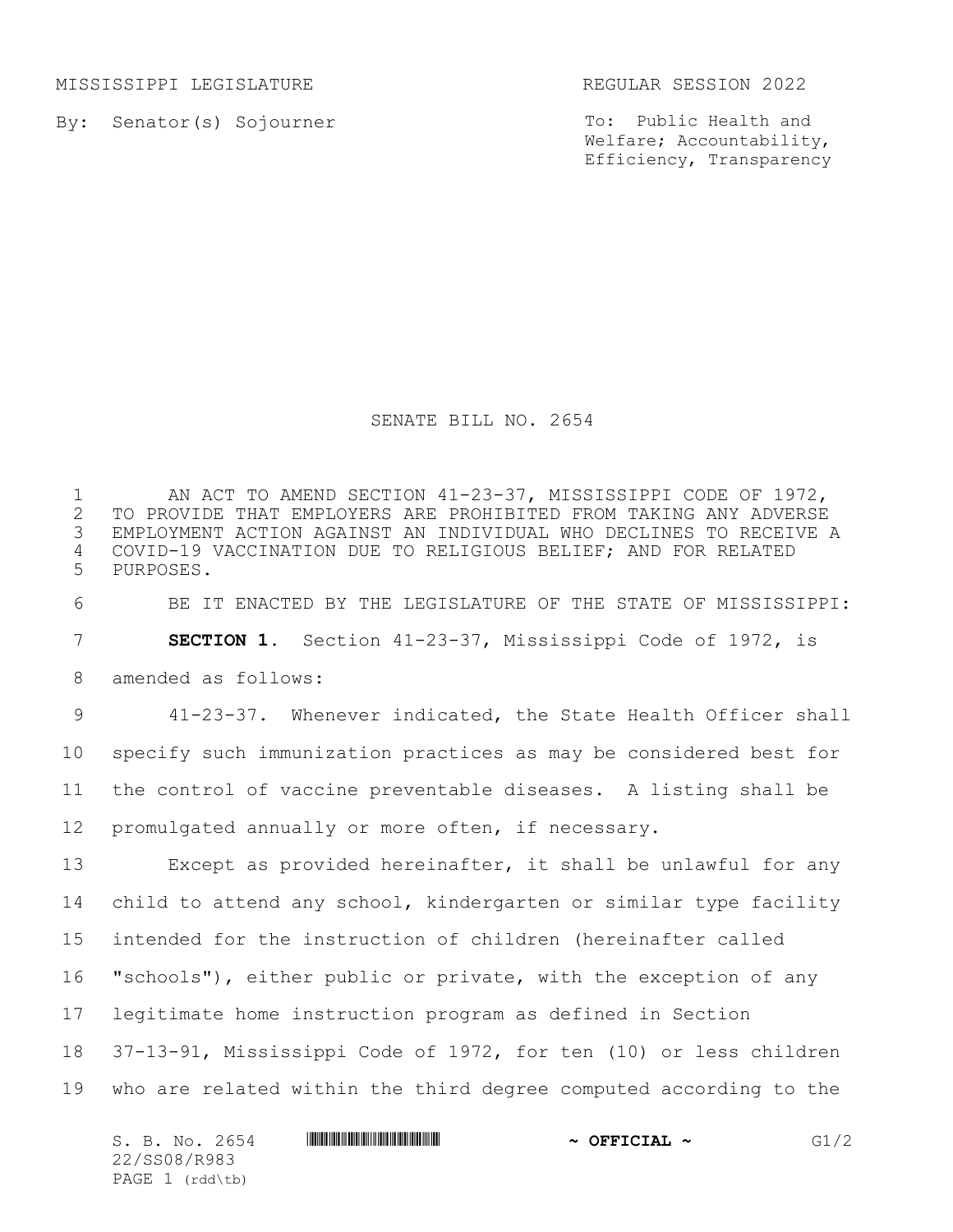civil law to the operator, unless they shall first have been vaccinated against those diseases specified by the State Health Officer.

 A certificate of exemption from vaccination for medical reasons may be offered on behalf of a child by a duly licensed physician and may be accepted by the local health officer when, in his opinion, such exemption will not cause undue risk to the community.

 Certificates of vaccination shall be issued by local health officers or physicians on forms specified by the Mississippi State Board of Health. These forms shall be the only acceptable means for showing compliance with these immunization requirements, and the responsible school officials shall file the form with the child's record.

 If a child shall offer to enroll at a school without having completed the required vaccinations, the local health officer may grant a period of time up to ninety (90) days for such completion when, in the opinion of the health officer, such delay will not cause undue risk to the child, the school or the community. No child shall be enrolled without having had at least one (1) dose of each specified vaccine.

 Within thirty (30) days after the opening of the fall term of school (on or before October 1 of each year) the person in charge 43 of each school shall report to the county or local health officer, on forms provided by the Mississippi State Board of Health, the

S. B. No. 2654 **\*\*\* ASSEMBLE ASSESSMENT ASSAM \*\*\* OFFICIAL \*** 22/SS08/R983 PAGE 2 (rdd\tb)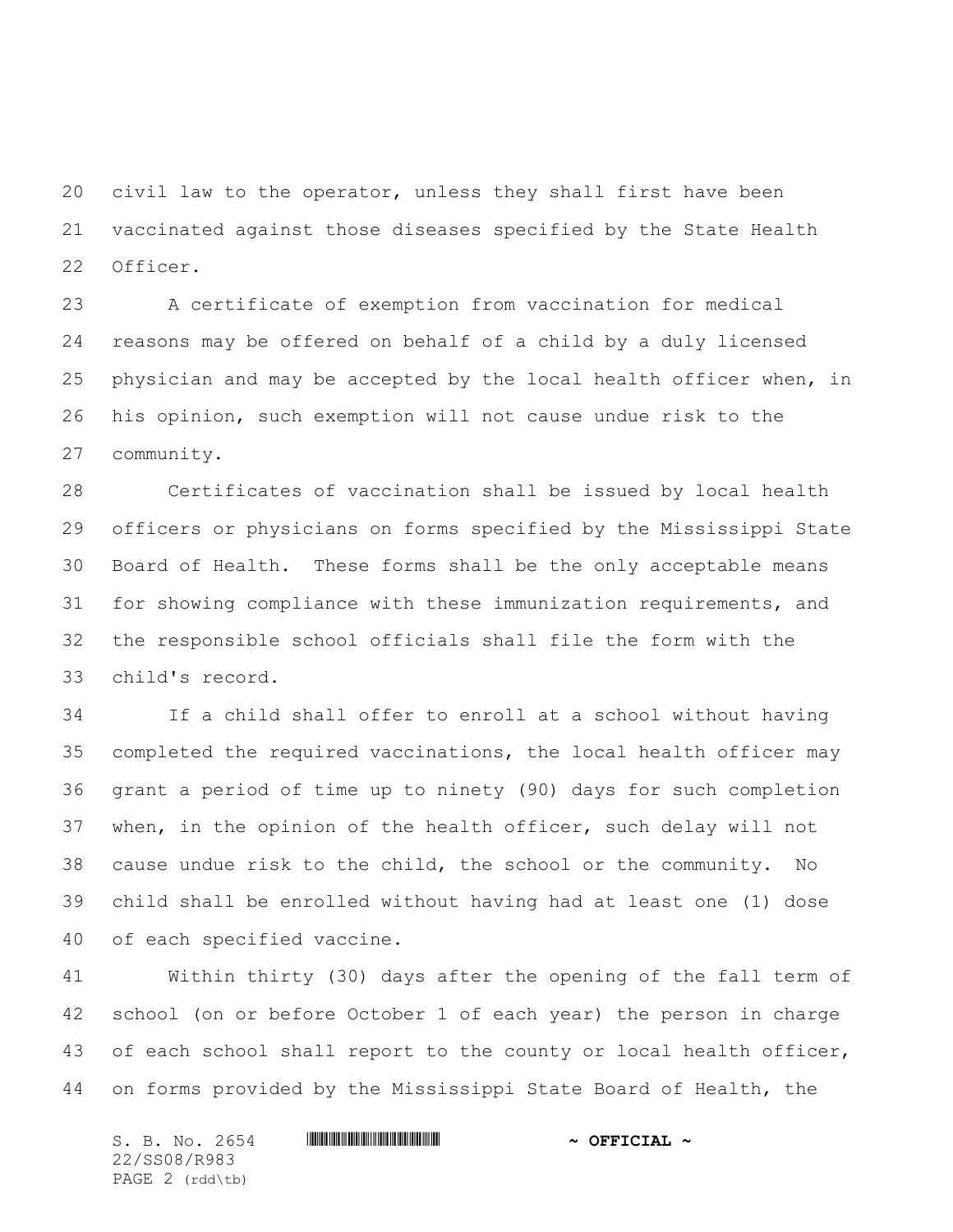number of children enrolled by age or grade or both, the number fully vaccinated, the number in process of completing vaccination requirements and the number exempt from vaccination by reason for such exemption.

 Within one hundred twenty (120) days after the opening of the fall term (on or before December 31), the person in charge of each school shall certify to the local or county health officer that all children enrolled are in compliance with immunization requirements.

 For the purpose of assisting in supervising the immunization status of the children the local health officer, or his designee, may inspect the children's records or be furnished certificates of immunization compliance by the school.

 It shall be the responsibility of the person in charge of each school to enforce the requirements for immunization. Any child not in compliance at the end of ninety (90) days from the opening of the fall term must be suspended until in compliance, unless the health officer shall attribute the delay to lack of supply of vaccine or some other such factor clearly making compliance impossible.

 Employers are prohibited from taking any adverse employment action against an individual who declines to receive a COVID-19 vaccination based on religious belief, including, but not limited to, termination, suspension, involuntary reassignment, unpaid leave, demotion, harassment or coercion. If an employer violates

S. B. No. 2654 **\*\*\* ASSEMBLE ASSESSMENT ASSAM \*\*\* OFFICIAL \*** 22/SS08/R983 PAGE 3 (rdd\tb)